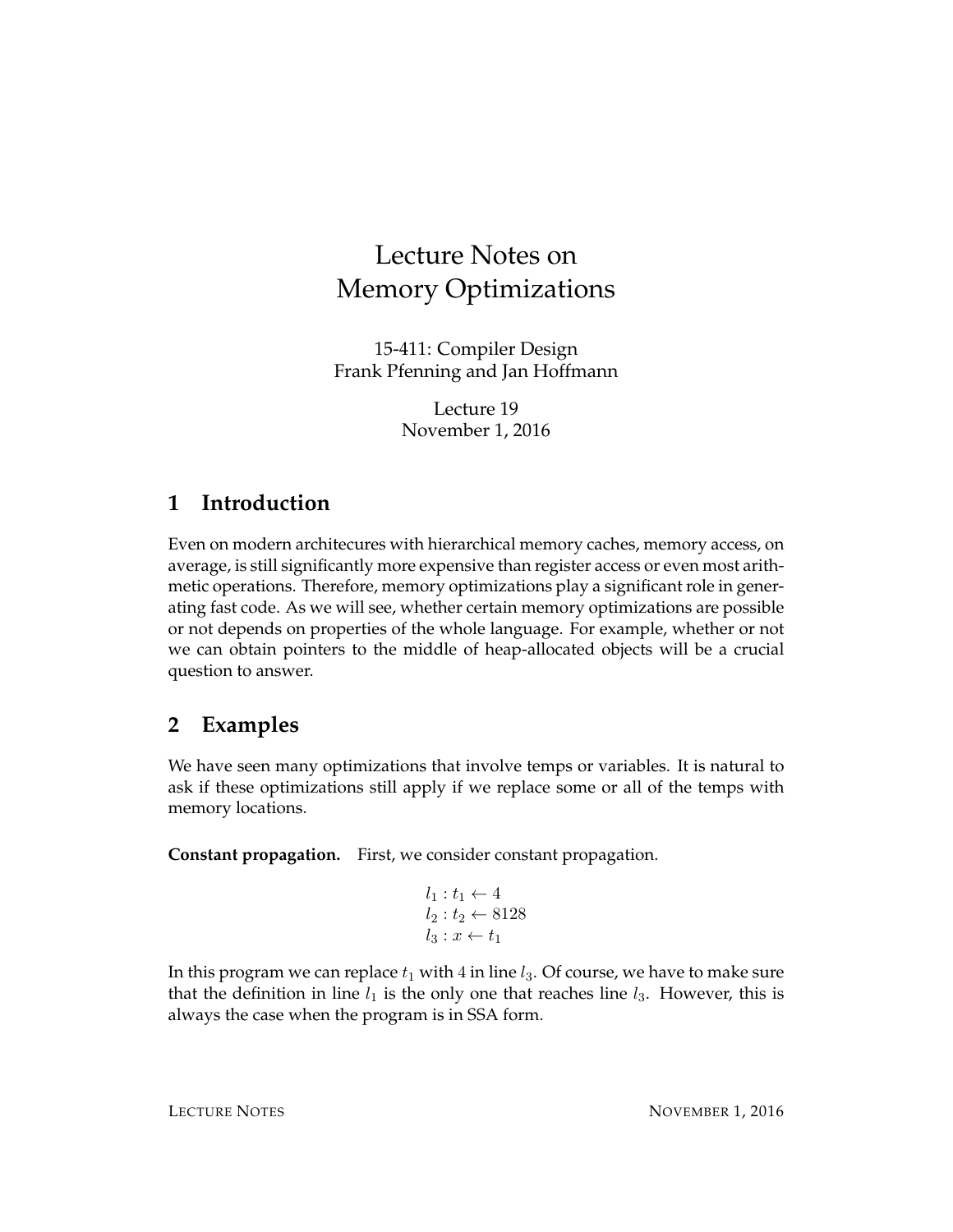Can we still perform the optimization if we replace  $t_1$  and  $t_2$  with memory locations?

$$
l_1: M[q] \leftarrow 4
$$
  

$$
l_2: M[p] \leftarrow 8128
$$
  

$$
l_3: x \leftarrow M[q]
$$

Before replacing line  $l_3$  with  $x \leftarrow 4$ , we have to ensure is that the temp q has the same value in lines  $l_1$  and  $l_2$ . Again, this can be ensured by SSA form. However, even then it's not sound to perform the optimization. We also need to ensure that  $p \neq q$ . If  $q = p$  then x would have the value 8128 in the original program.

We say that we can perform the optimization if p and q do not *alias*, that is,  $p \neq q$ . Alias analysis is a central problem of optimization of memory locations.

**Common Subexpression Elimination** Next, we consider the equivalent of common subexpression elimination. Consider a function, mult $(A, p, q)$  that multiplies matrix A with vector  $p$  and returns the result in vector  $q$ .

```
struct point {
  int x;
  int y;
};
typedef struct point pt;
void mult(int[] A, pt* p, pt* q) {
  q \rightarrow x = A[0] * p \rightarrow x + A[1] * p \rightarrow y;q - y = A[2] * p - x + A[3] * p - y;return;
}
```
Below is the translation into abstract assembly, with the small twist that we have allowed memory reference to be of the form  $M[base + offset]$ . The memory optimization question we investigate is whether some load instructions  $t \leftarrow M[s]$  can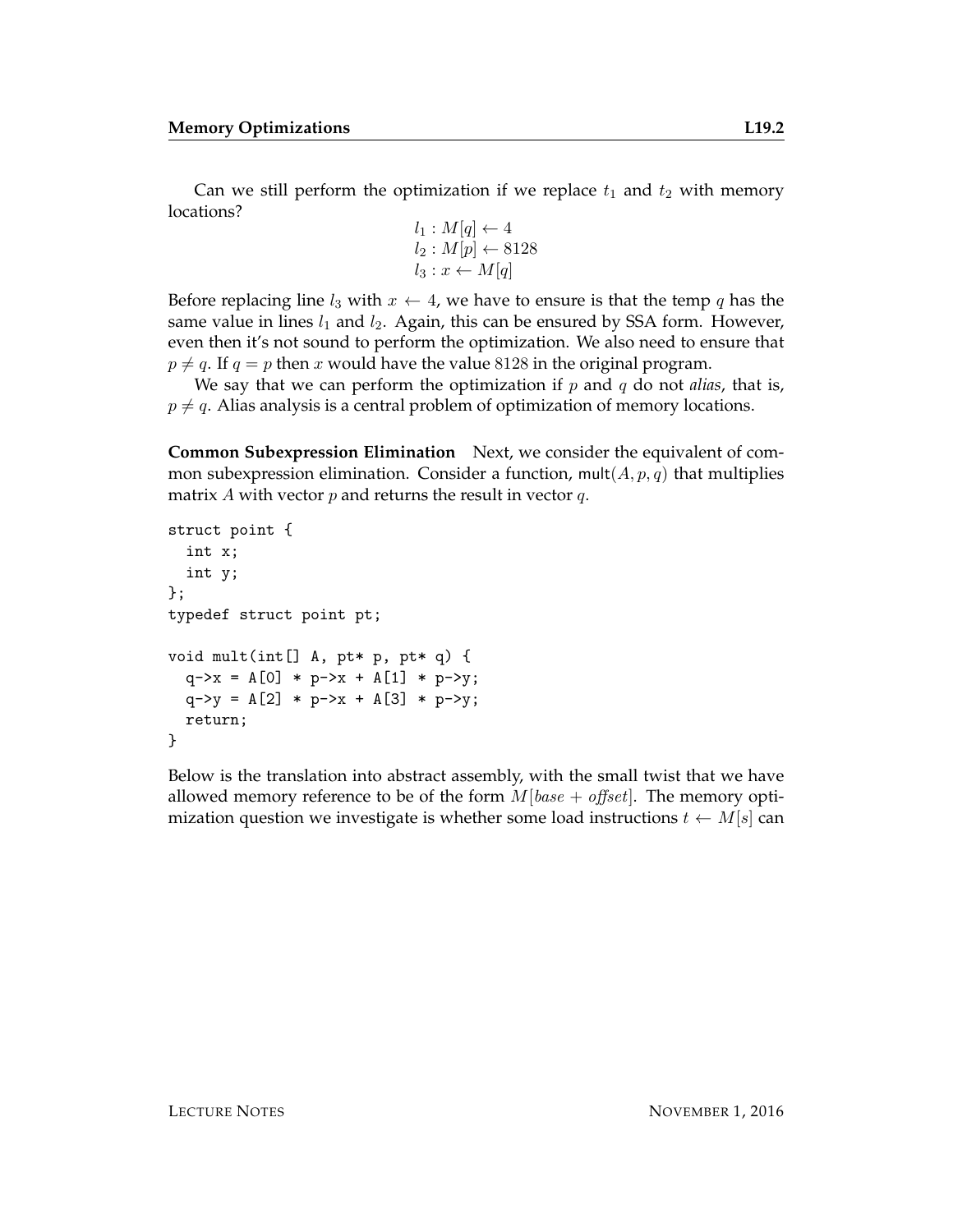be avoided because the corresponding value is already held in a temp.

$$
\begin{array}{l}\n\text{mult}(A, p, q): \\
t_0 \leftarrow M[A + 0] \\
t_1 \leftarrow M[p + 0] \\
t_2 \leftarrow t_0 * t_1 \\
t_3 \leftarrow M[A + 4] \\
t_4 \leftarrow M[p + 4] \\
t_5 \leftarrow t_3 * t_4 \\
t_6 \leftarrow t_2 + t_5 \\
M[q + 0] \leftarrow t_6 \\
t_8 \leftarrow M[A + 8] \\
t_9 \leftarrow M[p + 0] \\
t_1 \leftarrow t_8 * t_9 \\
t_{11} \leftarrow M[A + 12] \\
t_{12} \leftarrow M[p + 4] \\
t_{13} \leftarrow t_{11} * t_{12} \\
t_{14} \leftarrow t_{10} + t_{13} \\
M[q + 4] \leftarrow t_{14} \\
\text{return}\n\end{array}
$$

We see that the source refers to  $p\rightarrow x$  and  $p\rightarrow y$  twice, and those are reflected in the two, potentially redundant loads above. Before you read on, consider if we could replace the lines with  $t_9 \leftarrow t_1$  and  $t_{12} \leftarrow t_4$ . We can do that if we can be assured that memory at the addresses  $p + 0$  and  $p + 4$ , respectively, has not changed since the previous load instructions.

It turns out that in C0 the second load is definitely redundant, but the first one may not be.

The first load is not redundant because when this function is called, the pointers p and q might be the same (they might *aliased*). When this is the case, the store to  $M[q+0]$  will likely change the value stored at  $M[p+0]$ , leading to a different answer than expected for the second line.

On the other hand, this cannot happen for the first line, because  $M[q + 0]$  could never be the same as  $M[p+4]$  since one accesses the x field and the other the y field of a struct.

Of course, the answer is most likely wrong when  $p = q$ . One could either rewrite the code, or require that  $p \neq q$  in the precondition to the function.

In C, the question is more delicate because the use of the address-of (&) operator could obtain pointers to the middle of objects. For example, the argument int[] A would be int\* A in C, and such a pointer might have been obtained with  $\&q$ ->x.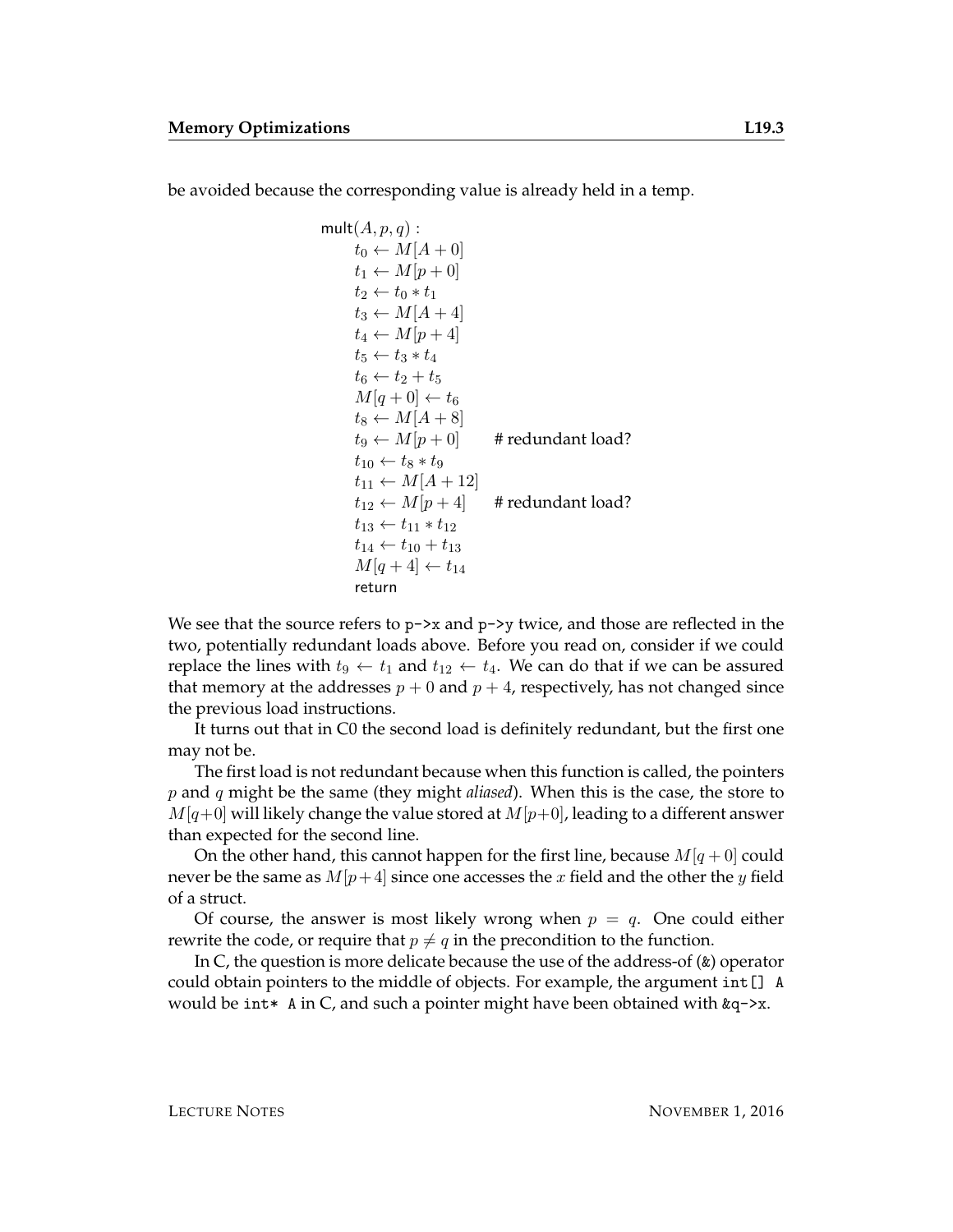#### **3 Using the Results of Alias Analysis**

In C0, the types of pointers are a powerful basis of alias analysis. The way alias analysis is usually phrased is as a *may-alias* analysis, because we try to infer which pointers in a program may alias. Then we know for optimization purposes that if two pointers are not in the *may-alias* relationship that they must be different. Writing to one address cannot change the value stored at the other.

Let's consider how we might use the results of alias analysis, embodied in a predicate may-alias( $a, b$ ) for two temps (containing addresses) a and b. We assume we have a load instruction

$$
l: t \leftarrow M[a]
$$

and we want to infer if this is *available* at some other line  $l' : t' \leftarrow M[a]$  so we could replace it with  $l' : t' \leftarrow t$ . Our optimization rule can be defined as follows.

$$
\begin{array}{l}\n l: t \leftarrow M[a] \\
 \ldots \\
 k: t' \leftarrow M[a] \n \end{array}\n \right\} \longrightarrow\n \begin{cases}\n l: t \leftarrow M[a] \\
 \ldots \\
 k: t' \leftarrow t\n \end{cases}\n \text{provided}\n \quad l > k, \text{avail}(l, k)
$$

The fact that l dominates k is sufficient here in SSA form to guarantee that the meaning of  $t$  and  $\alpha$  remains unchanged. The predicate avail is supposed to check that  $M[a]$  also remains unchanged and  $l > k$  ensures that t is defined at line k.

It turns out to be simpler to first define *unavailability*, the negation of availability. We define a predicate unavail $(l, k)$   $l : t \leftarrow M[a]$  at other instructions k that are dominated by l. Domination is not really required in the rules. We only add for efficiency reasons. We need the predicate avail  $(l, k)$  only for pairs of locations  $l, k$ such that  $l > k$ . So we only need to derive unavailability for such pairs.

For unavailability, unavail $(l, k)$ , we have the seeding rule on the left and the general propagation rule on the right. Because we are in SSA, we know in the seeding rule that  $l > k$  where k is the (unique) successor of  $l'$ .

| $l : t \leftarrow M[a]$ |                   |
|-------------------------|-------------------|
| l > l'                  |                   |
| $l': M[b] \leftarrow s$ | unavail $(l, k)$  |
| may-alias $(a, b)$      | succ(k, k')       |
| succ(l', k)             | l > k'            |
| unavail $(l,k)$         | unavail $(l, k')$ |

The rule on the right includes the cases of jumps or conditional jumps. This ensures that in a node with multiple predecessors, if a value is unavailable in just one of them, in will be unavailable at the node. Function calls can also seed unavailability. Unfortunately it is enough if one of the function parameters is a memory reference, because from one memory reference we may be able to get to another by following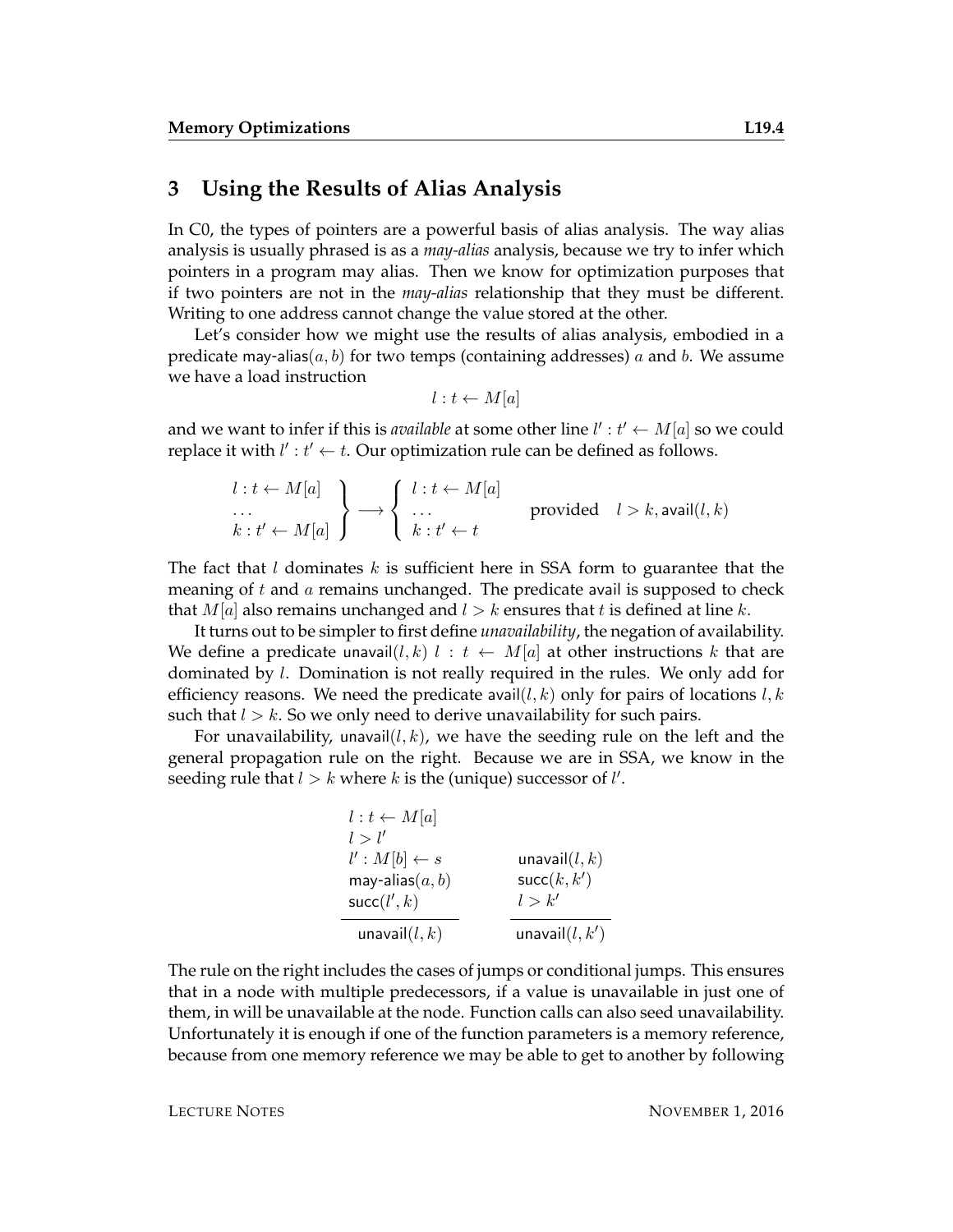pointers and offsets.

$$
l : t \leftarrow M[a]
$$
  
\n
$$
l > l'
$$
  
\n
$$
l' : d \leftarrow f(s_1, \dots, s_n)
$$
  
\n
$$
\text{member}(s_i)
$$
  
\n
$$
\text{succ}(l', k)
$$
  
\n
$$
\text{unavail}(l, k)
$$

With more information on the shape of memory this rule can be relaxed.

From unavailability we can deduce which memory values are still available, namely those that are not unavailable (restriction attention to those that are dominated by the load—otherwise the question is not asked).

$$
l : t \leftarrow M[a]
$$
  

$$
l > l'
$$
  

$$
\neg \text{unavail}(l, l')
$$
  

$$
\text{avail}(l, l')
$$

Note that stratification is required: we need to saturate unavail $(l, l')$  before applying this rule.

#### **4 Type-Based Alias Analysis**

One way of performing type-based alias analysis is to propagate type information from the semantic analysis to abstract assembly. The type information is used to associate with each memory location the type of data that is stored at that location. The idea is that data that is stored at locations of different types is not aliased. Such an analysis works for type-safe languages such as Java and C0.

Here, we will restore the type information directly at the assembly level. Our alias analysis is based on the type and offset of the address. We call this an *alias class*, with the idea that pointers in different alias classes cannot alias. More formally, we derive a predicate class( $a, \tau, \text{offset}$ ), which expresses that a is temp containing an address derived from a source of type  $\tau$  and offset *offset* from the start of the memory of type  $\tau$ .

Then the *may-alias* relation is defined by

$$
\frac{\text{class}(a, \tau, k) - \text{class}(b, \tau, k)}{\text{may-alias}(a, b)}
$$

There is a couple of special cases we do not treat explicitly. For example, the location of the array length (which is stored in safe mode at least) may be at offset −8. But such a location can never be written to (array lengths never change, once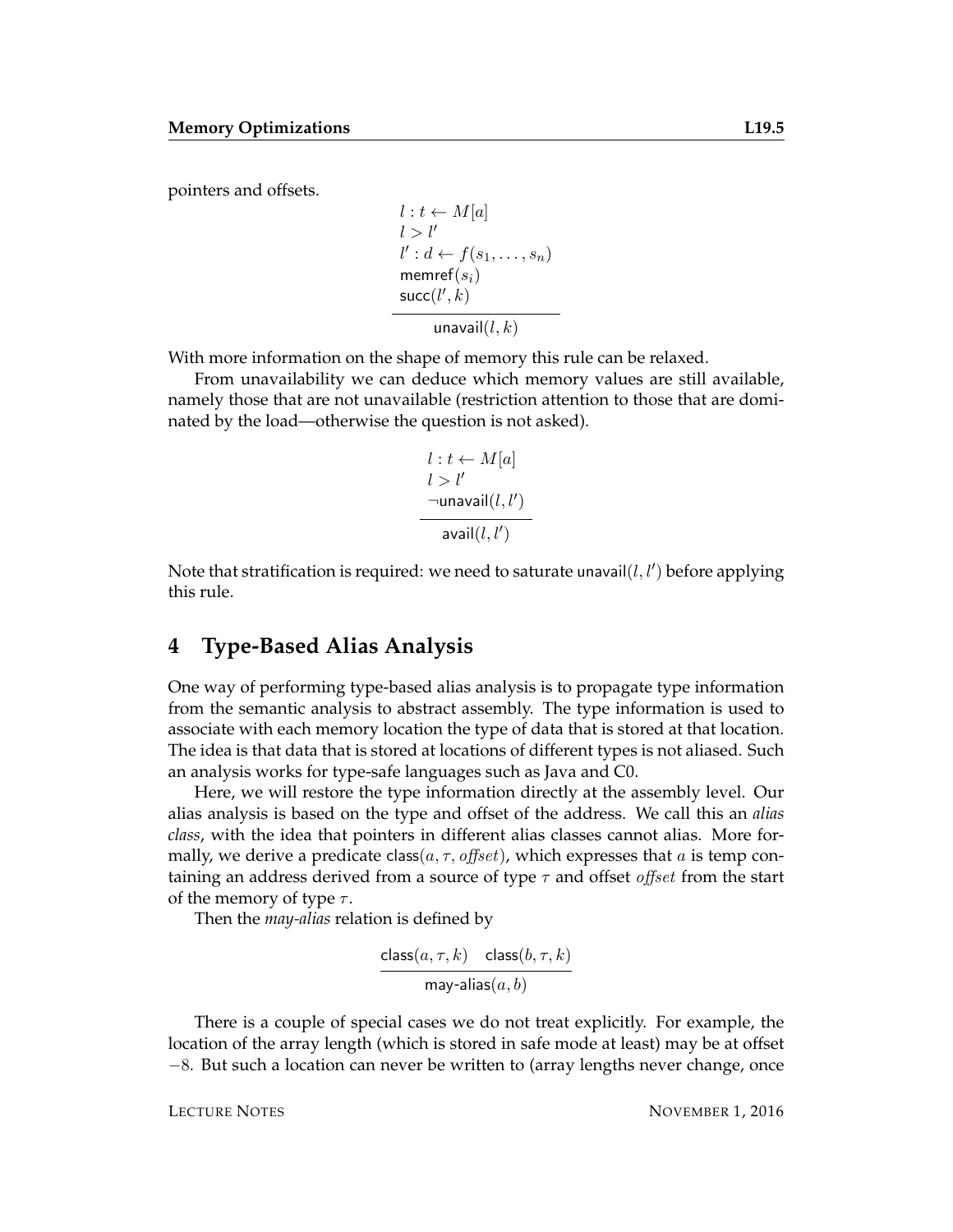allocated), so a load of the array length is available at all locations dominated by the load.

Since some temps can store multiple addresses because they are assigned in a loop or as a result of multiple jumps the a parameterized label. In this case, we are not able to assign a single offset and introduce  $\top$ , pronounced "top", to represent *all addresses*. So you can think of it as being N. This leads to the following two rules.

> $\mathsf{class}(a, \tau, k)$  class $(b, \tau, \top)$ may-alias $(a,b)$  $\mathsf{class}(a, \tau, \top)$  class $(b, \tau, \top)$ may-alias $(a,b)$

The seed of the class relation comes from function types and need to be propagated by the compiler. In our example,

$$
\begin{aligned}\n\text{mult}(A, p, q) : \\
t_0 &\leftarrow M[A + 0] \\
t_1 &\leftarrow M[p + 0] \\
t_2 &\leftarrow t_0 + t_1 \\
t_3 &\leftarrow M[A + 4]\n\end{aligned}
$$

the compiler would generate

```
class(A, int[ \,], 0)class(p,struct point*, 0)class(q,struct point*, 0)
```
We now propagate the information through a forward dataflow analysis. For example:

$$
\frac{l:b \leftarrow a \quad \text{class}(a, \tau, k)}{\text{class}(b, \tau, k)} \qquad \qquad \frac{l:b \leftarrow a + \$ n \quad \text{class}(a, \tau, k)}{\text{class}(b, \tau, k + n)}
$$

In the second case we have written  $\Re n$  to emphasize the second summand is a constant  $n$ . Unfortunately, if it is a variable, we cannot precisely calculate the offset. This may happen with arrays, but not with pointers, including pointers to structs. So we need to generalize the third argument to class to be either a variable or  $\top$ , which indicates any value may be possible. We then have, for example

$$
\frac{l:b \leftarrow a+t \quad \text{class}(a, \tau, k)}{\text{class}(b, \tau, \top)}
$$

Now  $\top$  behaves like an information sink. For example,  $\top + k = k + \top = \top$ . Since in SSA form a is defined only once, we should not have to change our mind about the class assigned to a variable. However, at parameterized jump targets (which is equivalent to  $\Phi$ -functions), we need to "disjoin" the information so that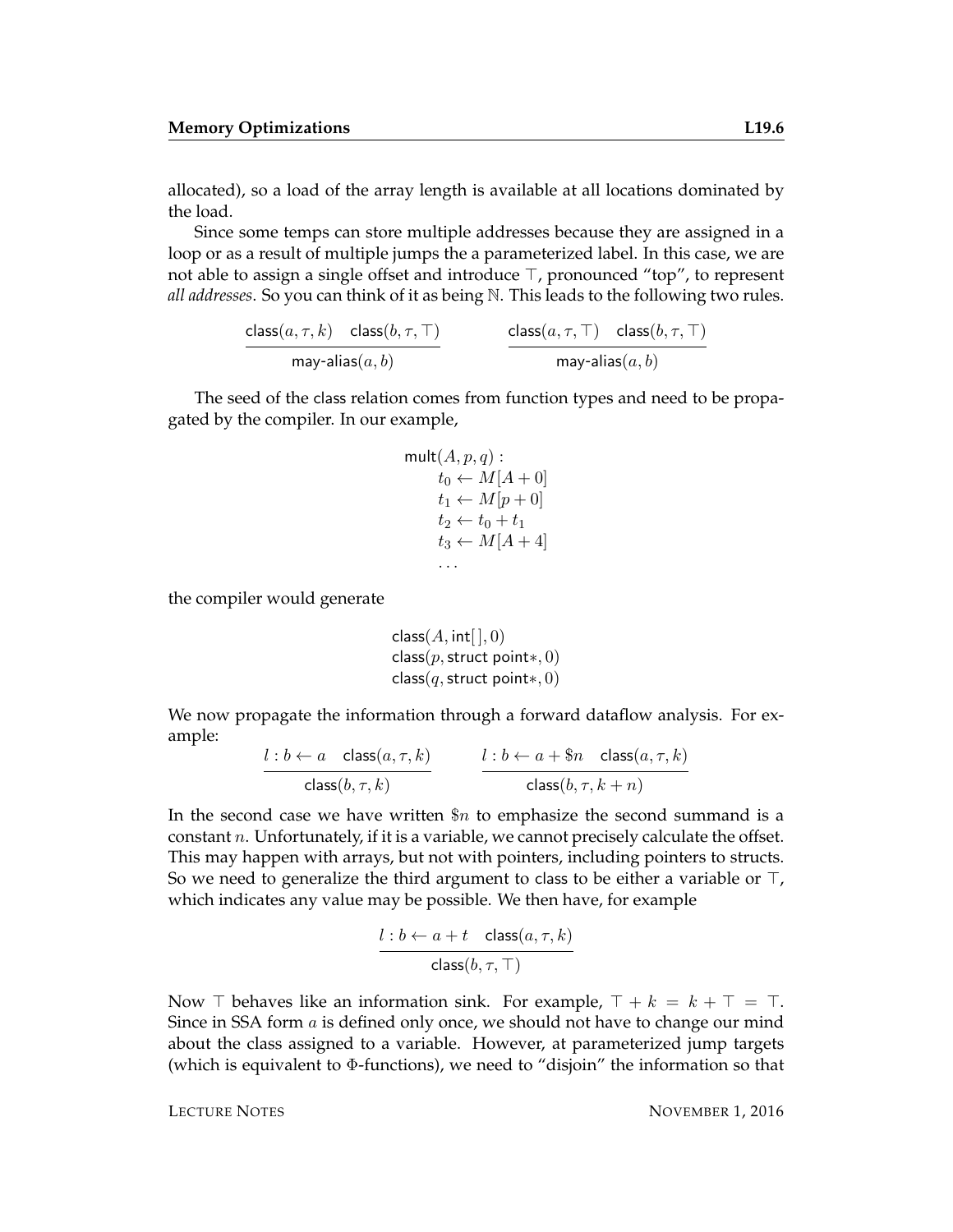if the argument is known to be k at one predecessor but unknown at  $\top$  at another predecessor, the result should be  $\top$ .

Because of loops, we then need to generalize further and introduce  $\perp$  which means that we believe (for now) that the variable is never used. Because of the seeding by the compiler, this will mostly happen for loop variables. The values are arranged in a *lattice*



where at the bottom we have more information, at the top the least. The  $\sqcup$  operation between lattice elements finds the least upper bounds of its two arguments. For example,  $0 \sqcup 4 = \top$  and  $\bot \sqcup 2 = 2$ . We use it in SSA form to combine information about offsets. We now read an assertion class( $a, \tau, k$ ) as saying that the offset is at least k under the lattice ordering. Then we have

$$
\begin{array}{l} \mathsf{lab}(a_1): \\ \mathsf{class}(a_1, \tau, k_1) \\ l:\mathsf{goto}\ \mathsf{lab}(a_2) \\ \mathsf{class}(a_2, \tau, k_2) \\ \hline \mathsf{class}(a_1, \tau, k_1 \sqcup k_2)\end{array}
$$

Written with Φ-functions, we would have

$$
\begin{aligned}\n\text{class}(a_0, \tau, k_0) \\
a_0 &\leftarrow \Phi(a_1, \dots, a_n) \\
\text{class}(a_i, \tau, k_i) \quad (1 \le k \le n) \\
\text{class}(a_0, \tau, k_0 \sqcup k_1 \sqcup \dots \sqcup k_n)\n\end{aligned}
$$

Because of loops we might perform this calculation multiple times until we have reached a fixed point. In this case the fixed point is least upper bound of all the offset classes we compute, which is a little different than the saturated data base we considered before.

It is not immediately clear why the different classes of the addresses  $a_i$  in the last two rules have the same type  $\tau$ . For example, it could be possible that we have class( $a_1, \tau_1, k_1$ ) and class( $a_2, \tau_2, k_2$ ) for  $\tau_1 \neq \tau_2$  in the first rule. However, this should not be possible if the programs are translated from C0. It would mean that an expression can have two different pointer types in the code.

This is an example of *abstract interpretation*, which may be a subject of a future lecture. One can obtain a more precise alias analysis if one refines the *abstract domain*, which is lattice shown above.